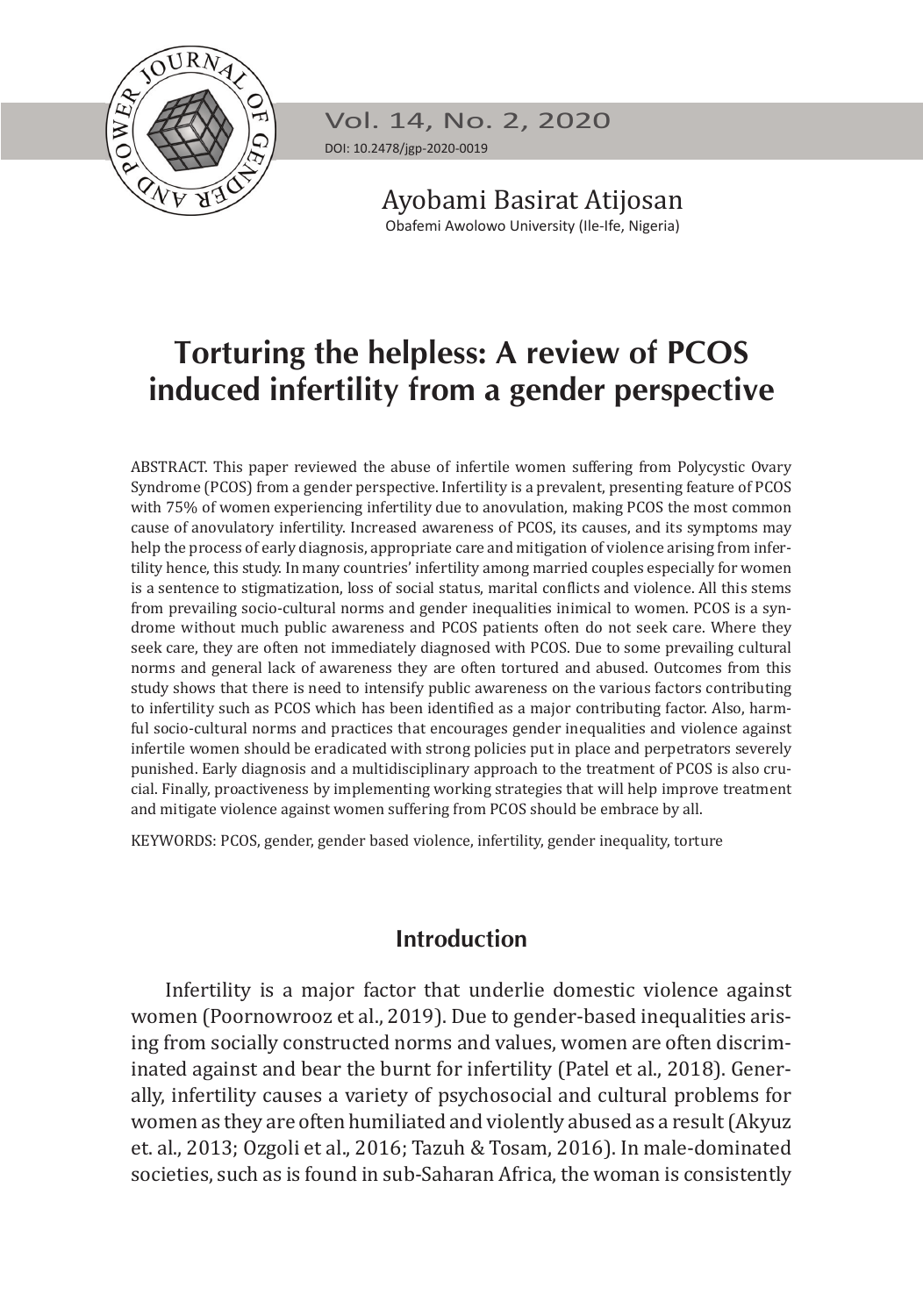singled out and blamed for a couple's infertility, she is often severely punished socially and economically and made highly vulnerable to violence (Ibisomi & Mudege 2014; Tazuh & Tosam, 2016). Fortunately, most cases of infertility in which women are humiliated and abused for, is treatable most times when the cause is identified early and adequately attended to. Unfortunately, a lot of people are unaware of this and still go ahead and violently abuse women for these.

Polycystic Ovary Syndrome (PCOS) is a major cause of infertility and unintentional childlessness among premenopausal women (Bellver et al., 2018). PCOS is generally defined as hyperandrogenism associated with chronic anovulation in women without other underlying disease (Brady et al., 2009). At any age, PCOS can be devastating to women, especially during the reproductive years as it is a leading and major cause of female infertility (Costello et al., 2019). Infertility is a prevalent presenting feature of PCOS with 75% of these women experiencing infertility due to anovulation, making PCOS the most common cause of anovulatory infertility (Brady et al., 2009; Costello et al., 2019). As a matter of fact, the prevalence of infertility in women with PCOS is between 70 and 80% but many women are often not immediately diagnosed with PCOS, which makes them to suffer long for infertility which can be treated to vindicate them (Melo, Ferriani & Navarro, 2015). In many countries, it represents the leading cause of female infertility (Matta, 2017). PCOS also represent a major stress factor in the life of the female gender (Tan et al., 2008; Damone et al., 2019) and women suffering from PCOS reportedly suffer from marked reductions in quality-of-life, violent abuse, emotional distress and increased incidence of depression (Damone et al., 2019). Several studies (Aduloju et al., 2015) have shown that infertile women (PCOS inclusive) are highly susceptible to some underlying factors such as depression, anxiety and stressful events that predispose them to domestic violence. Thus, given its prevalence PCOS represents a major risk factor for violence against women.

Although PCOS is a major public health problem (Soni, 2017; Kirthika et al., 2019), referred to as one of the most common endocrine disorders in premenopausal women, yet it is a condition the public is largely unaware of and health care providers do not seem to fully understand (Azziz, 2016). Similarly, a lack of awareness about the disease and associated infertility predispose a lot of women to violent abuse, torture and unwarranted suffering, especially in sub-Saharan Africa where children are seen as status symbol. Due to lack of public awareness majority of PCOS patients often do not seek medical care (Sanchez, 2014). This pose a challenge for the sufferers as they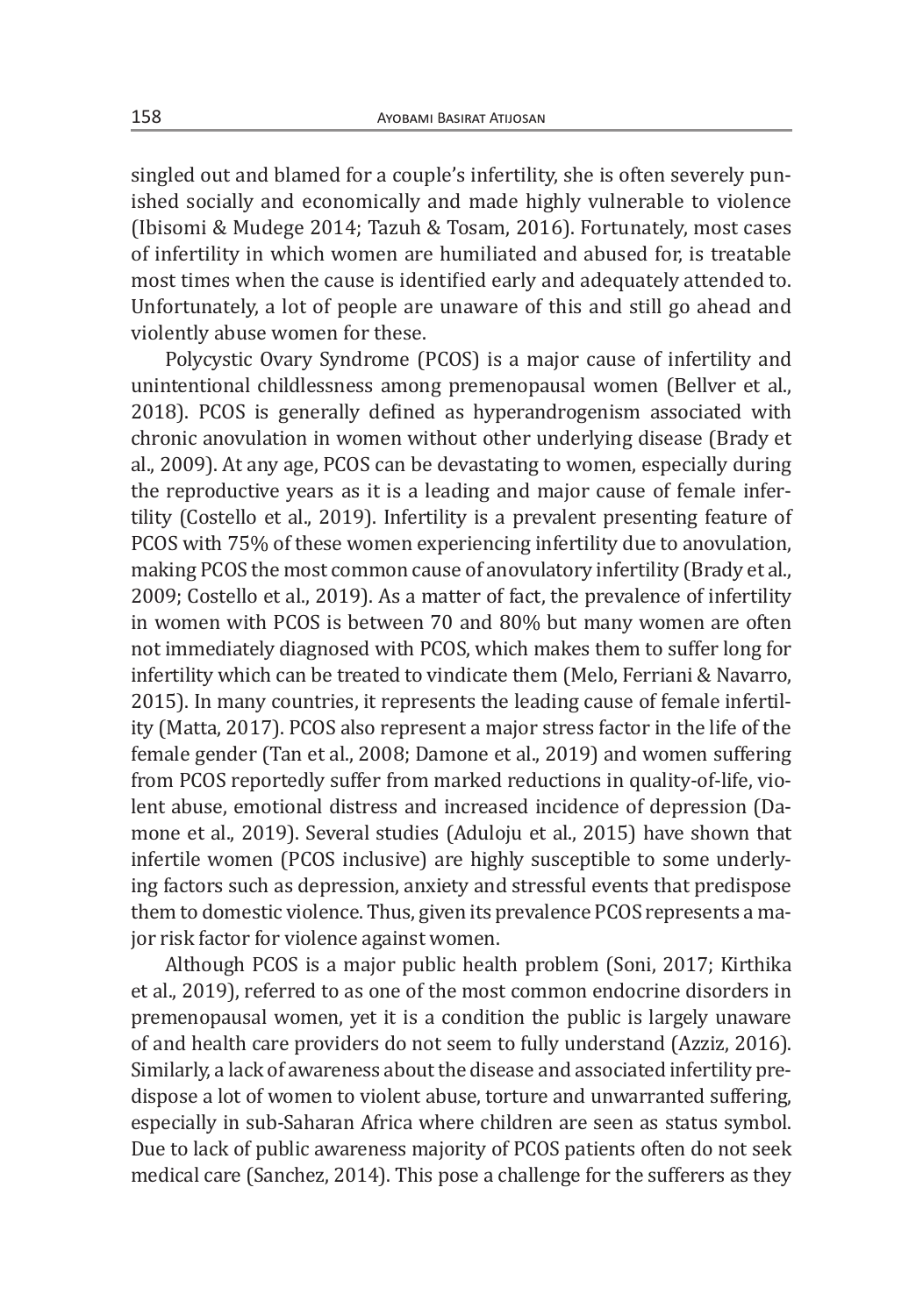are prone to violence, torture and various psychological disorders such as sadness, anger, depression and humiliation. Due to ignorance and lack of adequate information some people do erroneously believe that women with PCOS can never conceive (Sharma & Mishra, 2018). However, doctors think differently towards this statement, because, in some cases, women with PCOS do get pregnant even without any medical assistance and in some cases, just a little medical assistance has proven to be helpful (Sharma & Mishra, 2018).

While men and women are assumed to have equal probability of being infertile, in many societies of Africa the problem of infertility is seen mainly as a woman's problem (Bayouh, 2011). In such societies, women suffer severe stigmatization and violence since they are presumed to have failed to conceive. A woman's infertility may lead to violence, rejection by her partner, social exclusion, and loss of access to resources (Agbontaen-Eghafona & Ofovwe, 2009). Women without children are considered not to be fully adult and are presumed to be of minimal economic and social value in terms of household wealth or lineage continuity. All these are due to prevailing socio-cultural gender constructs. Gender used in the context of this study refers to social cultural norms or traditions that shape our behaviors, preferences and knowledge. Deconstructing prevailing gender norms through public awareness and education is crucial in mitigating violence against women due to PCOS induced infertility.

Given the high prevalence of PCOS (Matta, 2017), and the fact that infertility is one of the main implications of the diagnosis (Costello et al., 2019), examining the associated socio-cultural consequences with the objective of increasing awareness and proffering solutions from a gender perspective certainly deserves further study. This paper is a review of PCOS induced infertility among women from a gender perspective. This is with an aim to increase awareness on PCOS induced infertility thereby mitigating gender-based violence against women as a result of PCOS induced infertility. In addition, the outcomes from this study are relevant to policy makers in sub-Saharan Africa and other developing countries who are interested in addressing gender-based violence, human rights issues and public health consequences associated with PCOS.

# **Prevalence of violence associated with infertility**

Gender-based violence, though under reported, affects the lives of millions of women and young girls worldwide notwithstanding their socioec-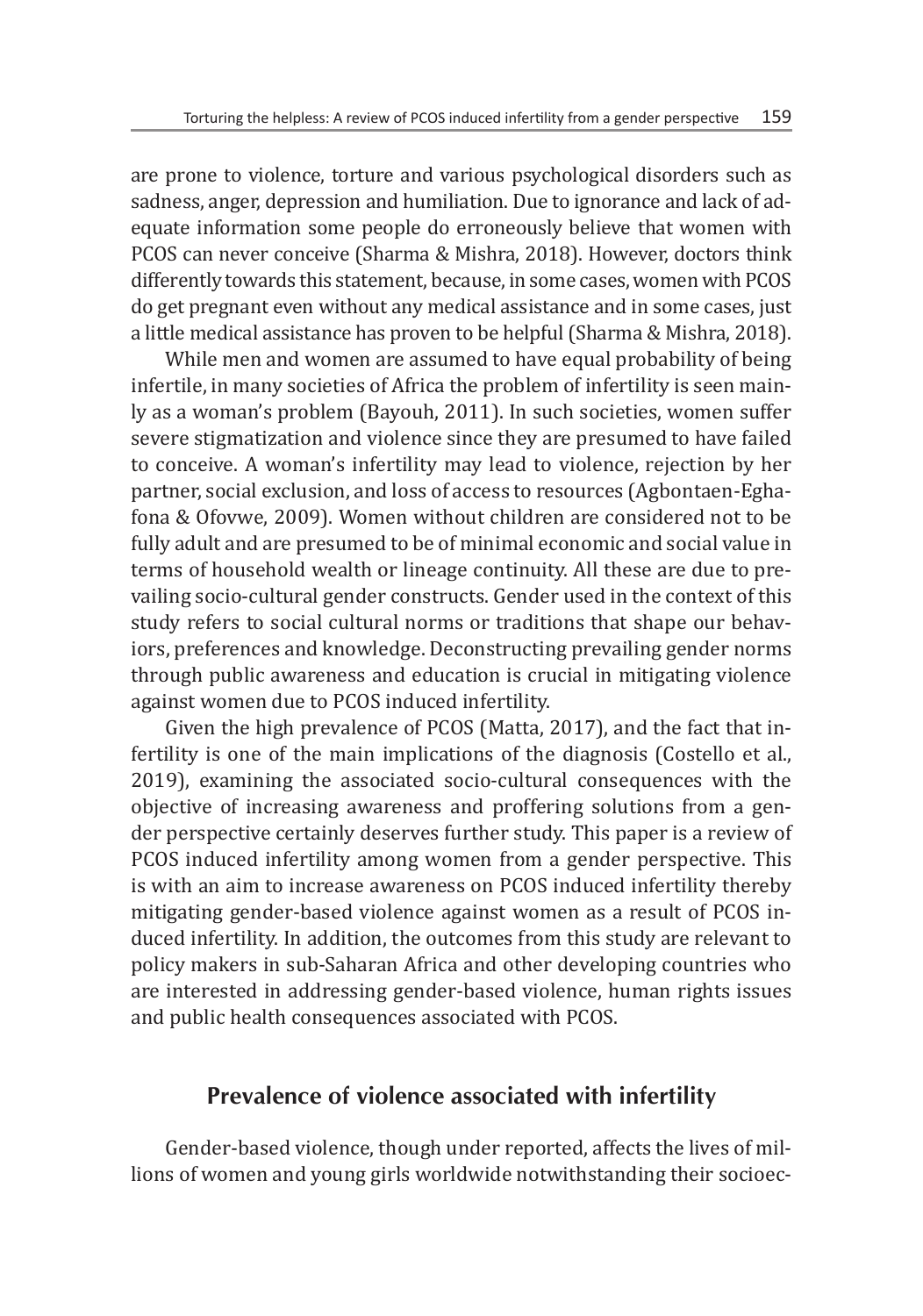onomic or educational backgrounds (Ozturk et al., 2017). Violence against women, especially against the more vulnerable infertile group must be handled as a public health problem, which negatively affects the reproductive and sexual health rights of women (Eka, Swende & Hembah-Hilekaan, 2019). The prevalence of violence ranges between 15%–71% worldwide (WHO, 2017). Global estimates published by WHO showed that about one third (35%) of women worldwide had experienced either physical and/or sexual violence in their lifetime (WHO, 2017). Violence affects women of all ages, races, and backgrounds (Ozturk et al., 2017).

### **Implications of infertility in sub-Saharan Africa**

In sub-Saharan Africa (SSA), approximately 1.9% of the population are confronted with primary infertility which occurs when a woman is unable to bear a child, either due to the inability to become pregnant or the inability to carry a pregnancy to a live birth (Dierickx et al., 2018). Also, there continues to be a high rate of secondary infertility which occurs when a woman is unable to bear a child, either due to the inability to become pregnant or carry a pregnancy to a live birth following either a previous pregnancy or a previous ability to carry a pregnancy to a live birth (Dierickx et al., 2018).

Existing research on infertility in SSA suggests that it has important implications for mental health, economic and social well-being, marital quality and stability (Fledderjohann, 2012). However, it is vital to note that many of these findings are likely to vary across the different cultural and social settings. Reproduction is a natural yearning and an important human need and generally considered to be the most important element for enduring marital relationship (Sami & Ali, 2012) especially in some cultural settings. The desire to have children is strong and compelling, so infertility can be devastating for couples who are unable to conceive. A woman who gives birth to a healthy child is highly valued in her society. Consequently, infertility is not only a gynaecological illness but also a socio-cultural health challenge (Harzif, Santawi & Wijaya, 2019). Infertility also poses as a social stigma (Harzif, Santawi & Wijaya, 2019). Several studies have shown the negative effects of infertility from the social point of view, this negative social problem affects the lives of millions of women worldwide (Harzif, Santawi & Wijaya, 2019). Various anthropological and sociological research have also shown that due to prevailing cultural and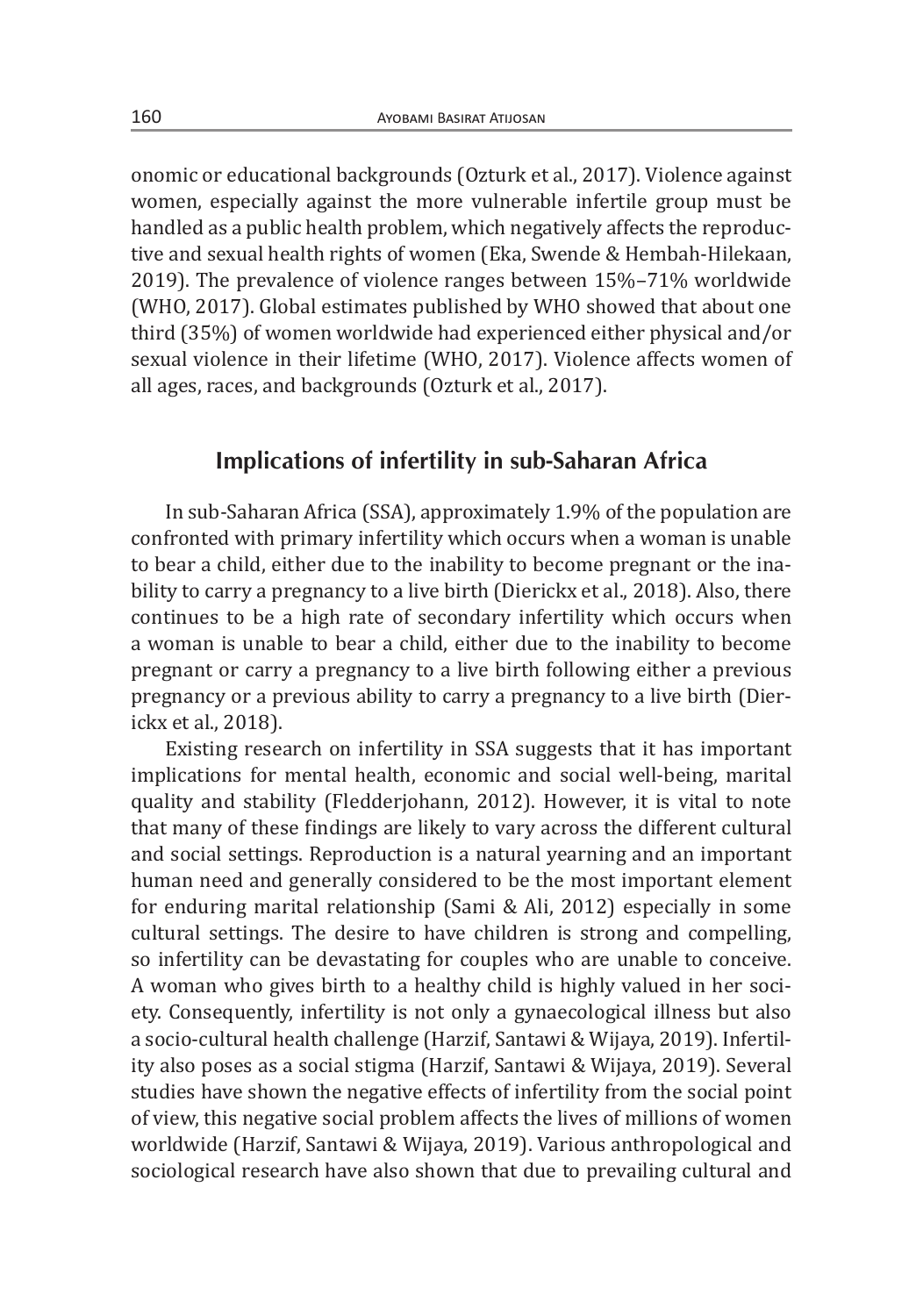gender norms towards childbearing and infertility, women in SSA countries are often more negatively affected and prone to violence (Dierickx et al., 2018). In SSA societies with high levels of gender inequality, regardless of diagnosis, women are blamed for failing to bear children (Dierickx et al., 2018). They do suffer from stigma, social isolation and ridicule within their communities as a result of infertility. Fertility problems are also a potential source of marital tension and violence between partners (Dierickx et al., 2018). When a marriage remains childless, the woman is more prone to verbally or even physical violence. They are prone to exhibit feelings of anxiety, lack of self-esteem and a general sense of powerlessness. This is mostly common in patriarchal societies, where the role of women is determined according to their capacity to give birth, thus making infertility a major threat to marital life stability (Inhorn & Patrizio, 2015). This has serious consequences for a woman's total well-being as a result of the fact that motherhood in patriarchal societies, is a confirmation of a woman's feminine as well as maternal identities.

Furthermore, in such patriarchal societies infertile women are highly vulnerable to various forms of violence especially domestic violence. Where parenthood is considered as a master status by the individual or by the society, inevitable distress as a result of infertility is the consequence (Hess, Ross & Gililland, 2018). Women for whom motherhood is defined as a major life identity experience, do, significantly have higher levels of psychological distress when they remain childless (Hess, Ross & Gililland, 2018). In most SSA countries, social discrimination and domestic violence against infertile women by their spouses and spouses' relatives are widespread (Dierickx et al., 2018).

### **Prevalence of PCOS induced infertility**

The true prevalence of PCOS is generally unknown (Cutler, 2019) as nationwide data is scanty especially in SSA. Reports vary depending on the diagnostic criteria used and the population studied. Worldwide estimates report between 6 to 18% of women have PCOS (Cutler, 2019). While PCOS affects women worldwide, some evidence suggests higher rates in specific ethnic groups (Wolf et al., 2018).

As noted earlier, prevalence depends on the diagnostic criteria being used. For example, the 2003 Rotterdam criteria are the broadest and therefore yields the highest rates of PCOS while the 1990 NIH criteria are the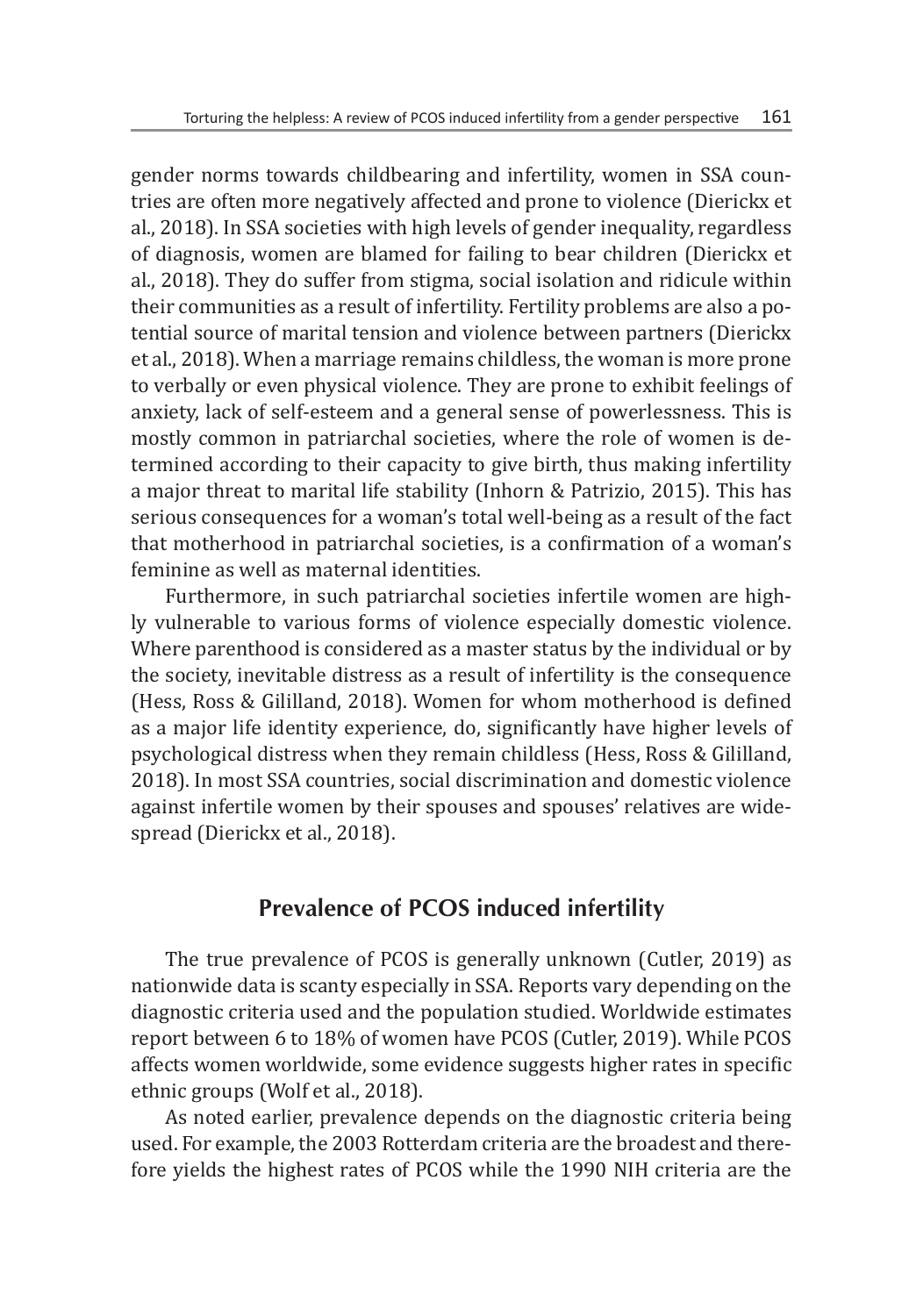strictest (Cutler, 2019). According to Cutler 2019, a systematic review and meta-analysis comprising of 13 studies where ethnicity was categorized as follows: African American, European White, Chinese and Middle Eastern; was carried out. In this meta-analysis, prevalence using the Rotterdam criteria was 5.6% for Chinese women and 16.0% for Middle Eastern women (Cutler, 2019). Using the NIH criteria, results for prevalence rates was 5.5% for European White women, 7.4% for African American women and 6.1% for Middle Eastern women (Cutler, 2019). Meanwhile, estimated prevalence was 12.6% for Middle Eastern women using the 2006 Androgen excess (AE-PCOSS) criteria (Cutler, 2019). These prevalence rates point to African American women having the highest prevalence of PCOS while Chinese women having the lowest (Cutler, 2019).

### **Infertility and PCOS: interrelations of gender roles and sociocultural expectations**

Infertility is socially constructed in many SSA cultures, that is, men and women are viewed and perceived to become parents and women are specially socialized to become mothers in society (Chimbatata & Malimba, 2016). This is an unambiguous contrast to other societies in the west and the affluent world where individuals or couples could choose not to have a child or just to have them by adoption. Infertility has psychological and social aspects as well as being a medical problem (Kazandi et al., 2011). It is a problem in social contexts because in most societies of the world, womanhood and manhood are generally associated with childbearing (Tabong & Adongo, 2013). PCOS as a condition has an effect on virtually every aspects of a woman's life. Although the health aspect is being extensively worked on since the past few decades, little has been done to address the social cultural aspects of the condition especially from a gender lens. In many SSA countries where the socio-cultural environment is patriarchal in their approach, there are serious social-cultural consequences in the life of a woman with PCOS induced infertility.

In most SSA countries in general, women enjoy less status than men. Sub-Saharan African culture is majorly pronatalist and choosing voluntary childlessness is rare (Reed, 2010). Most men and women place a great deal of importance on having children especially in SSA where the high infant and child mortality rate motivates couples to have as many children as possible (Reed, 2010). Across SSA infertile women are subjected to public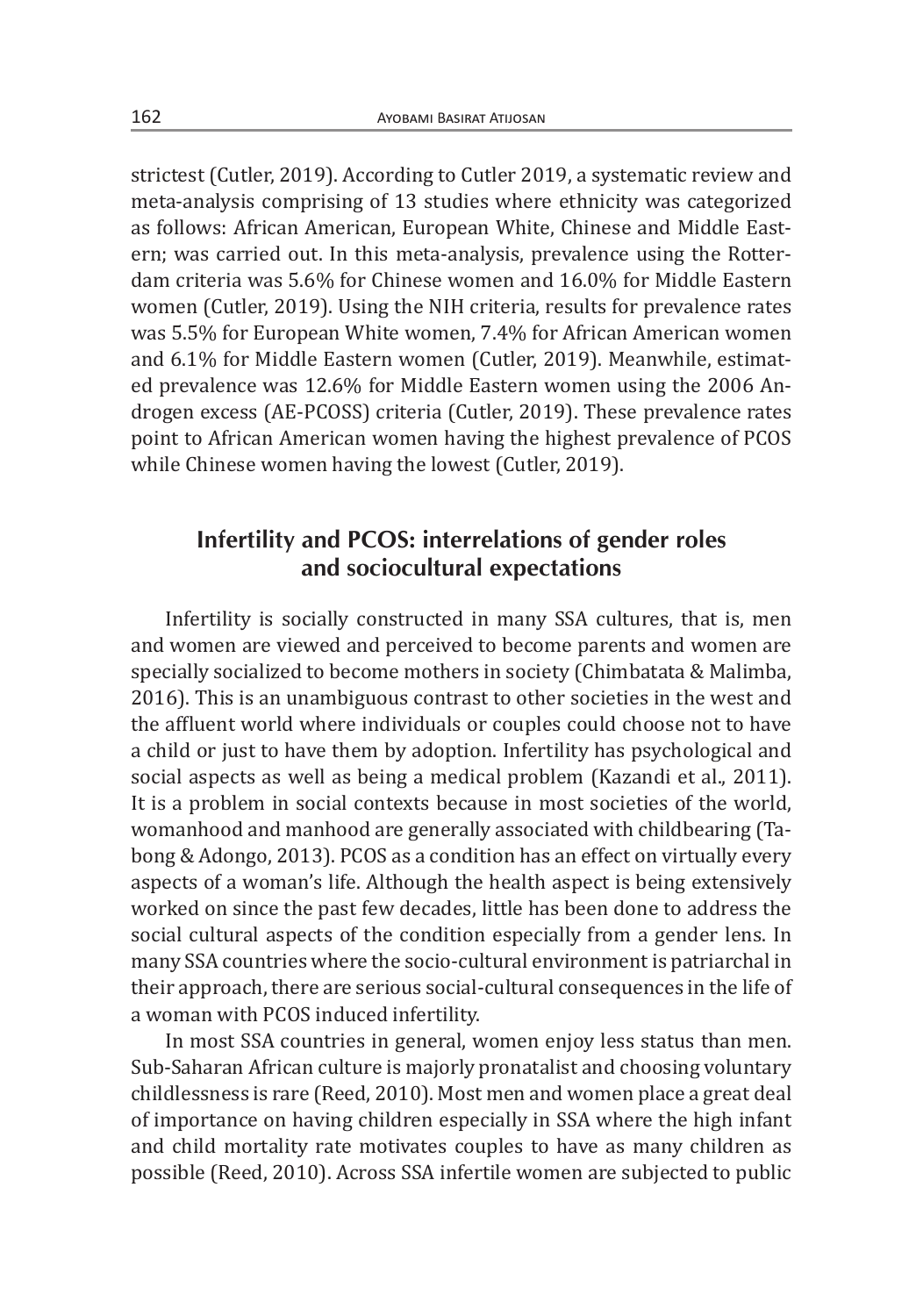derogation and violence (Reed, 2010). Infertility due to PCOS make women more vulnerable to violence due to inherent social cultural norms and gender inequalities that predisposes them to such. Unfortunately, majority of women affected by PCOS are unaware of their situation and the level of societal awareness is still quite low. Aside the violence, the societal perception of infertile women is negative especially in SSA. They need help and societal support thus, inherent negative perceptions and violence towards them is akin to torturing the helpless.

# **The way forward**

#### *Increased awareness*

Awareness is the first step in protecting women from violence due to PCOS induced infertility. Little is known about the specific fertility concerns and information needs of women with PCOS or their preferences for how and when to receive information about the effect of their condition and its treatment on fertility and childbearing (Holton, Hammarberg & Johnson, 2018). Women with PCOS want to be better informed about the impact of their condition on their reproductive capacity but find it challenging to access reliable, relevant and timely information (Holton, Hammarberg & Johnson, 2018). The primary cause of PCOS is still unknown but awareness and lifestyle modifications are known to be an effective therapy route to ameliorate the symptoms of this syndrome (Cutler, 2019; Rao, Broughton & Lemieux, 2020).

Furthermore, the lack of public awareness results in many not seeking healthcare or going undiagnosed (Rao, Broughton & Lemieux, 2020). In many SSA countries, the lack of public awareness of this disease has contributed to its low clinical diagnosis rate as most patients do not seek adequate and proper health care (Cutler, 2019). Increase PCOS awareness (both among physicians and patients) should result in more women seeking medical evaluation specifically because PCOS is suspected (Rao, Broughton & Lemieux, 2020). According to Dr. Ilana Ressler, "PCOS goes undiagnosed in 50%–70% of women who have the condition" (Levinson, 2019) and PCOS is one of the most underserved women's health issues today due to lack of sufficient public awareness (Cutler, 2019). Thus, efforts to heighten the profile of PCOS among the general public remain critical, as "minimal awareness" or "no awareness" of PCOS is prevalent.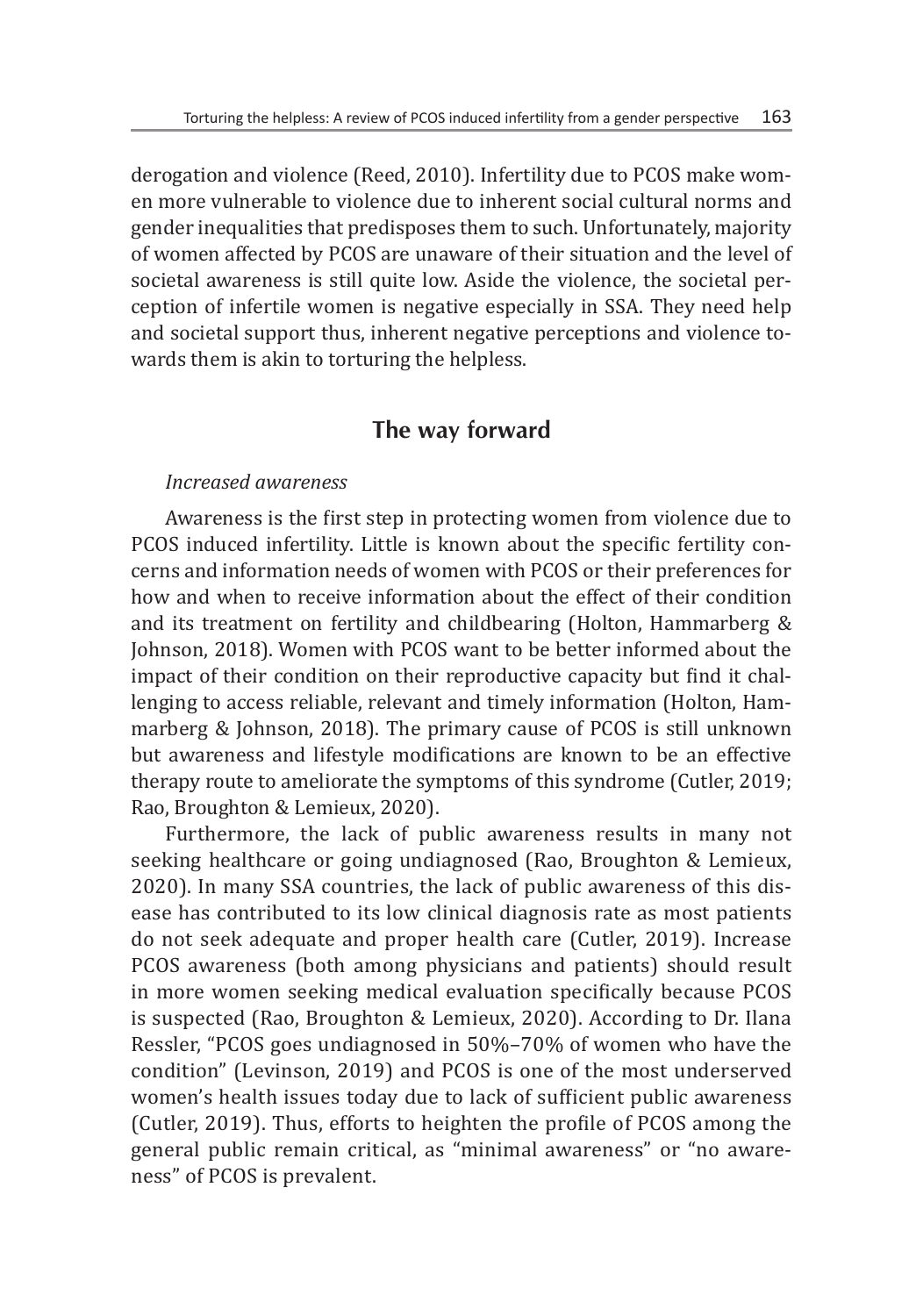#### *More studies on the socio-cultural impact of PCOS*

Only a very few studies have highlighted the socio-cultural impact of PCOS induced infertility especially pertaining to violence against women in sub-Saharan Africa. This is particularly alarming given the need to improve women's health in the region and the great need to address health disparities globally (Mariani et al., 2017). The negative impact that PCOS has on fertility will be particularly harmful for African women in low socioeconomic settings. Many are affected by psychosocial effects such as intimate partner violence, anxiety and depression, stress, and divorce (Zangeneh et al., 2012). There is need for more efforts to create more public awareness on PCOS especially in sub-Saharan Africa as this will also motivate more studies to be carried out in this direction.

#### *Multifaceted approach to treatment*

Solutions for improving care for women with PCOS need to be multifaceted (Teede et al., 2018; Wright, Dawson & Corbett, 2020). A multidisciplinary and multilevel approach for managing PCOS is necessary. Women with PCOS should receive empathic, supportive care that speaks to all aspects of their condition. This should be incorporated as a policy while treating women with PCOS induced infertility. Women suffering from PCOS should be given appropriate and wholistic care, rather than being consistently tortured and humiliated.

#### *Policy and societal reorientation*

Infertility is wrongly seen as a woman's issue in many SSA settings with its disruptive power towards women (Chimbatata & Malimba, 2016). If the fight against PCOS induced infertility is to be won, then all concerned must take responsibility and act appropriately. This requires more vigorous public awareness and educational campaigns especially at the grassroot level. The society's over valuing of children and projecting those who are childless as useless in society needs to be critically reexamined (Chimbatata & Malimba, 2016). It is such traditional perception that puts more pressure on concerned infertile individuals and encourage violence against woman. If care for women with PCOS is to improve, there is need for policy change that would break the traditional norm of viewing infertility as solely a woman's issue.

The perception of infertility as something that would deny individuals communal rights also requires to be changed (Chimbatata & Malimba,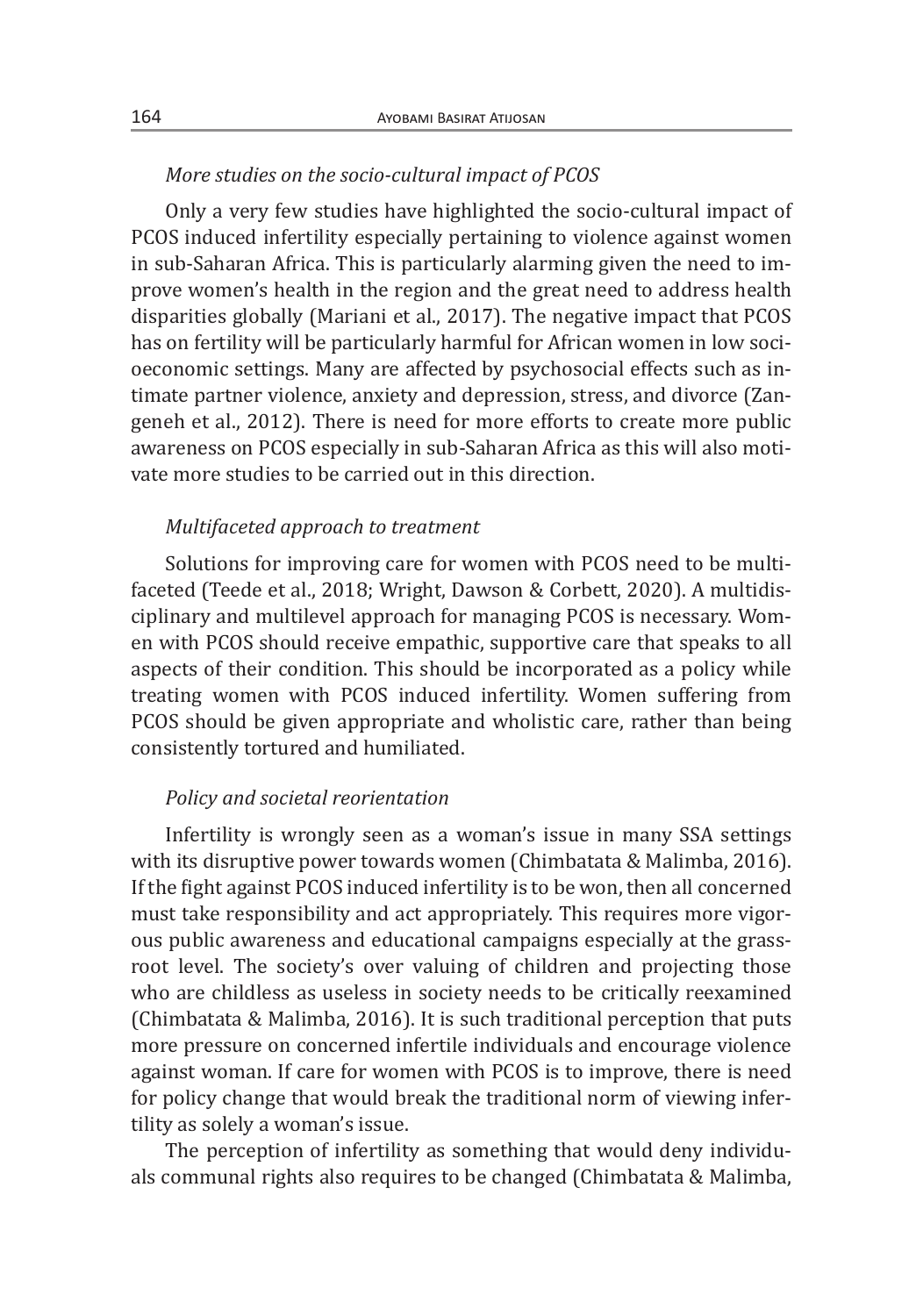2016). The society should give equal respect to individuals regardless to whether they have children or not (Chimbatata & Malimba, 2016). This will encourage positive acceptance of infertility as a reproductive health problem and not a punishment (Chimbatata & Malimba, 2016). This will go a long way in reducing violence against women due to PCOS induced infertility.

#### *Relieving the economic burden*

The economic burden of PCOS is significantly large especially for women in developing countries where the poverty rate is high. Thus, early diagnosis and intervention is crucial to reduce the financial burden and ensure good health. This is important as it will ultimately reduce incidences of violence against women and ensure increased economic productivity.

# **Conclusion**

The current state of awareness and knowledge regarding PCOS induced infertility is quite low especially in SSA. Some existing societal norms and gender inequalities increases the vulnerability of women suffering from fertility problems to violence. Outcomes from this review shows that there is a great need for more advocacy and increased awareness on PCOS induced infertility. Furthermore, harmful socio-cultural practices and gender inequalities that make infertile women more vulnerable to violence should be eradicated through advocacy and appropriate legislations. Also, early diagnosis and a multidisciplinary approach to the treatment of PCOS is crucial. Finally, government, traditional institutions and the society in general need to be more proactive by implementing evidence-based strategies that will help improve treatment and mitigate violence against women suffering from PCOS.

#### **REFERENCES**

ADULOJU, P. O. et al. (2015) Prevalence and predictors of intimate partner violence among women attending infertility clinic in south-western Nigeria. *European Journal of Obstetrics & Gynecology and Reproductive Biology*. 188. Pp. 66–69.

AGBONTAEN-EGHAFONA, K. A. & OFOVWE, C. E. (2009) Infertility in Nigeria: A risk factor for gender-based violence. *Gender and Behaviour*. 7 (2). Pp. 2326–2344.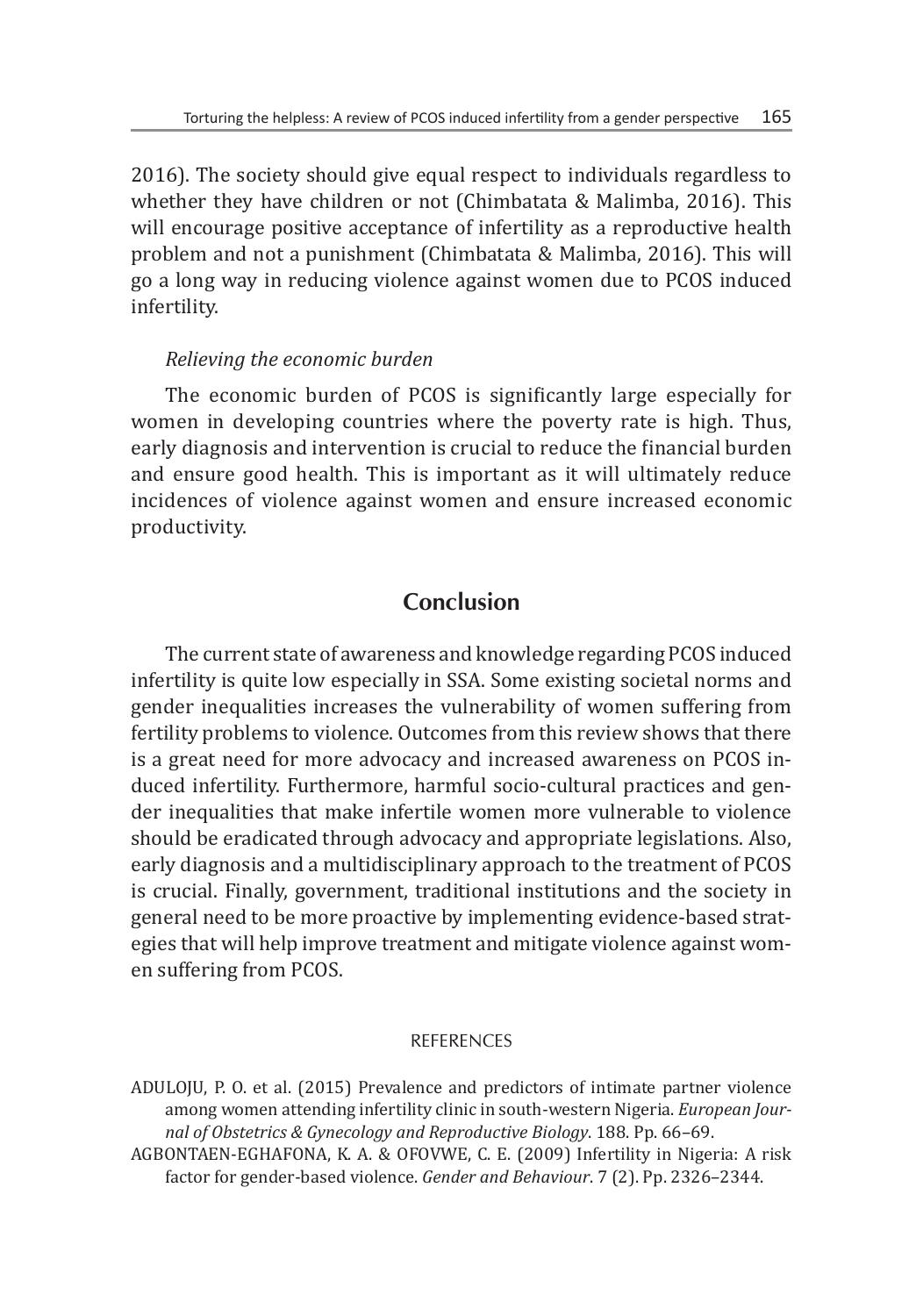- AKYUZ, A. et al. (2013) Studying the effect of infertility on marital violence in Turkish women. *International Journal of Fertility & Sterility*. 6 (4). Pp. 286.
- AZZIZ, R. (2016) Introduction: Determinants of polycystic ovary syndrome. *Fertility and Sterility*. 106 (1). Pp. 4–5.
- BAYOUH, F. A. (2011) *Socio-cultural perceptions of infertility and their implications: a study of women experiencing childlessness in South Gondar, Ethiopia* (Master's thesis, The University of Bergen).
- BELLVER, J. et al. (2018) Polycystic ovary syndrome throughout a woman's life. *Journal of Assisted Reproduction And Genetics*. 35 (1). Pp. 25–39.
- BRADY, C., MOUSA, S. S. & MOUSA, S. A. (2009) Polycystic ovary syndrome and its impact on women's quality of life: More than just an endocrine disorder. *Drug, Healthcare and Patient Safety*. Vol. 1. Pp. 9–15.
- CHIMBATATA, N. B. & MALIMBA, C. (2016) Infertility in sub-Saharan Africa: a Woman's issue for how long? A qualitative review of literature. *Open Journal of Social Sciences*. 4 (8). Pp. 96–102.
- COSTELLO, M. et al. (2019) A review of first line infertility treatments and supporting evidence in women with polycystic ovary syndrome. *Medical Sciences*. 7 (9). Pp. 95.
- CUTLER, D. (2019) *The impact of lifestyle on the reproductive, metabolic, and psychological well-being of women with polycystic ovary syndrome (PCOS)* (Doctoral dissertation, University of British Columbia).
- DAMONE, A. L. et al. (2019) Depression, anxiety and perceived stress in women with and without PCOS: a community-based study. *Psychological Medicine*. 49 (9). Pp. 1510–1520.
- DIERICKX, S. et al. (2018) 'I am always crying on the inside': a qualitative study on the implications of infertility on women's lives in urban Gambia. *Reproductive Health*. 15 (1). P. 151.
- EKA, P. O., SWENDE, T. Z. & HEMBAH-HILEKAAN, S. K. (2019) Domestic Violence among Infertile Women in Makurdi, North-Central Nigeria. *Gynecol Reprod Health*. 3 (5). Pp. 1–4.
- FLEDDERJOHANN, J. J. (2012) 'Zero is not good for me': implications of infertility in Ghana. *Human Reproduction*. 27 (5). Pp. 1383–1390.
- HARZIF, A. K., SANTAWI, V. P. A. & WIJAYA, S. (2019) Discrepancy in perception of infertility and attitude towards treatment options: Indonesian urban and rural area. *Reproductive Health*. 16 (1). P. 126.
- HESS, R. F., ROSS, R. & GILILLAND JR, J. L. (2018) Infertility, psychological distress, and coping strategies among women in Mali, West Africa: a mixed-methods study. *African Journal of Reproductive Health*. 22 (1). Pp. 60–72.
- HOLTON, S., HAMMARBERG, K. & JOHNSON, L. (2018) Fertility concerns and related information needs and preferences of women with PCOS. *Human Reproduction Open*. (4).
- IBISOMI, L. & MUDEGE, N. N. (2014) Childlessness in Nigeria: perceptions and acceptability. *Culture, Health & Sexuality*. 16 (1). Pp. 61–75.
- INHORN, M. C. & PATRIZIO, P. (2015) Infertility around the globe: new thinking on gender, reproductive technologies and global movements in the 21st century. *Human Reproduction Update*. 21 (4). Pp. 411–426.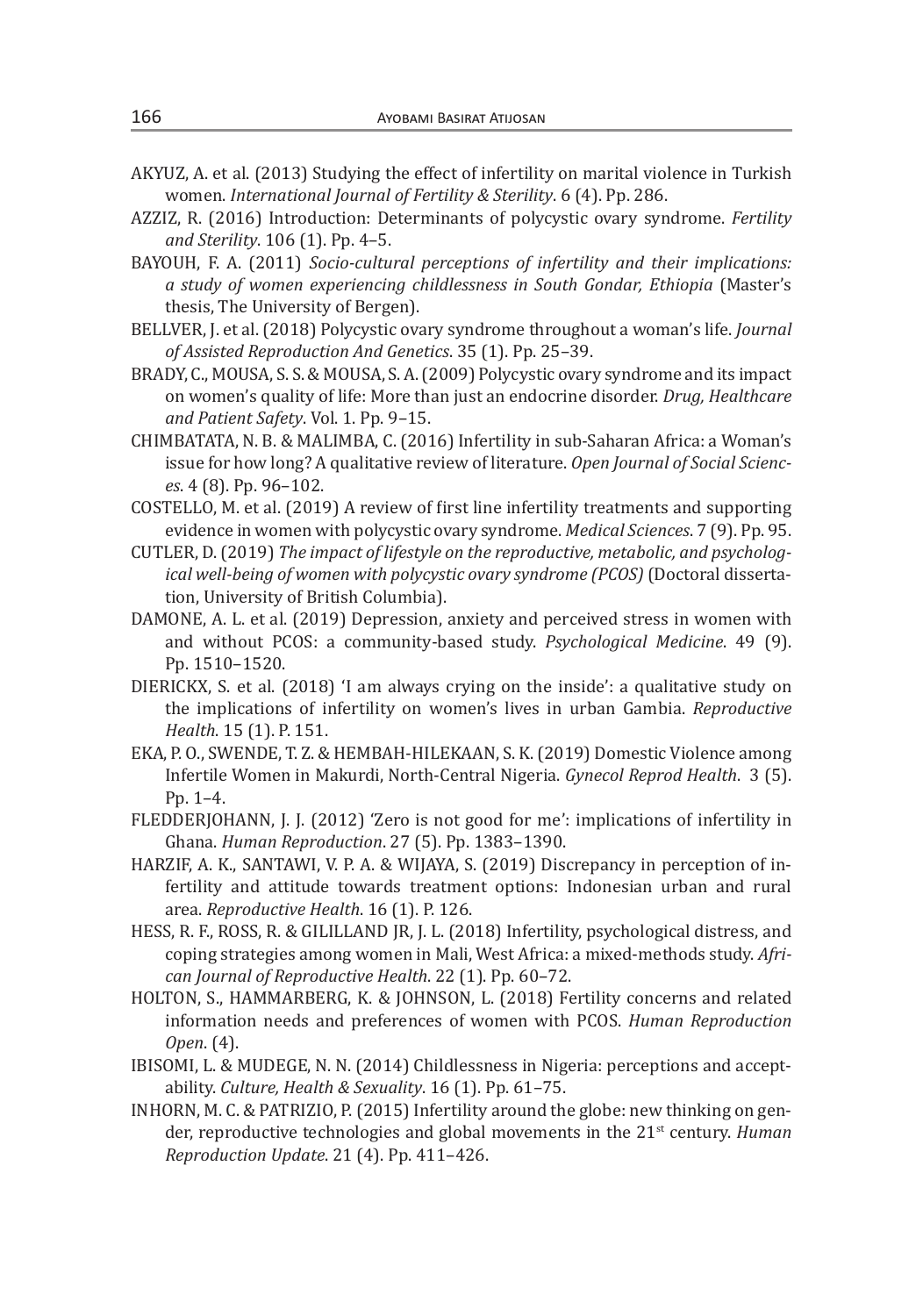- KAZANDI, M. et al. (2011) The status of depression and anxiety in infertile Turkish couples. *Iranian Journal of Reproductive Medicine*. 9 (2). P. 99.
- KIRTHIKA, S. V. et al. (2019) Polycystic ovarian syndrome-interventions for the emerging public health challenge: A scoping review. *Drug Invention Today*. 12 (3). Pp. 1–4.
- LEVINSON, A. (2019) *Raising Awareness and Requesting Funding for PCOS—The #1 Infertility Diagnosis.* [Online] Available from: https://www.rmact.com/fertility-blog/raising-awareness-and-requesting-funding-pcos [Accessed: 9 September 2020].
- MARIANI, G. et al. (2017) Improving women's health in low-income and middle-income countries. Part I: challenges and priorities. *Nuclear Medicine Communications*. 38 (12). P. 1019.
- MATTA, R. A. (2017) Apelin-36 and Copeptin Levels in Polycystic Ovary Syndrome. *Journal of Infectious Diseases*. 3 (1). P. 3.
- MELO, A. S., FERRIANI, R. A. & NAVARRO, P. A. (2015) Treatment of infertility in women with polycystic ovary syndrome: approach to clinical practice. *Clinics*. 70 (11). Pp. 765–769.
- OZGOLI, G. et al. (2016) Evaluation of the prevalence and contributing factors of psychological intimate partner violence in infertile women. *Journal of Midwifery and Reproductive Health*. 4 (2). Pp. 571–581.
- OZTURK, R. et al. (2017) Another face of violence against women: Infertility. *Pakistan Journal of Medical Sciences*. 33 (4). P. 909.
- PATEL, A. et al. (2018) Sociocultural determinants of infertility stress in patients undergoing fertility treatments. *Journal of Human Reproductive Sciences*. 11 (2). Pp. 172.
- POORNOWROOZ, N. et al. (2019) The Comparison of Violence and Sexual Function between Fertile and Infertile Women: A Study from Iran. *Journal of Clinical & Diagnostic Research*. 13 (1).
- RAO, M., BROUGHTON, K. S. & LEMIEUX, M. J. (2020) Cross-sectional Study on the Knowledge and Prevalence of PCOS at a Multiethnic University. *Progress in Preventive Medicine*. 5 (2).
- REED, C. K. S. (2010) *Intimate partner violence and infertility in Zambia* (Doctoral dissertation).
- SAMI, N. & ALI, T. S. (2012) Domestic violence against infertile women in Karachi, Pakistan. *Asian Review of Social Sciences*. 1(1). P. 15.
- SANCHEZ, N. (2014) A life course perspective on polycystic ovary syndrome. *International Journal of Women's Health*. 6. P. 115.
- SHARMA, S. & MISHRA, A. J. (2018) Tabooed disease in alienated bodies: A study of women suffering from Polycystic Ovary Syndrome (PCOS). *Clinical Epidemiology and Global Health*. 6 (3). Pp. 130–136.
- SONI, N. R. (2017) Current Management on PCOS (Polycystic Ovary Syndrome)/ Stein-Leventhal Syndrome. *Invest Gynecol Res Women's Health*. 1 (3).
- TABONG, P. T. N. & ADONGO, P. B. (2013) Understanding the social meaning of infertility and childbearing: a qualitative study of the perception of childbearing and childlessness in Northern Ghana. *PloS one*. 8 (1).
- TAN, S. et al. (2008) Psychological implications of infertility in women with polycystic ovary syndrome. *Human Reproduction*. 23 (9). Pp. 2064–2071.